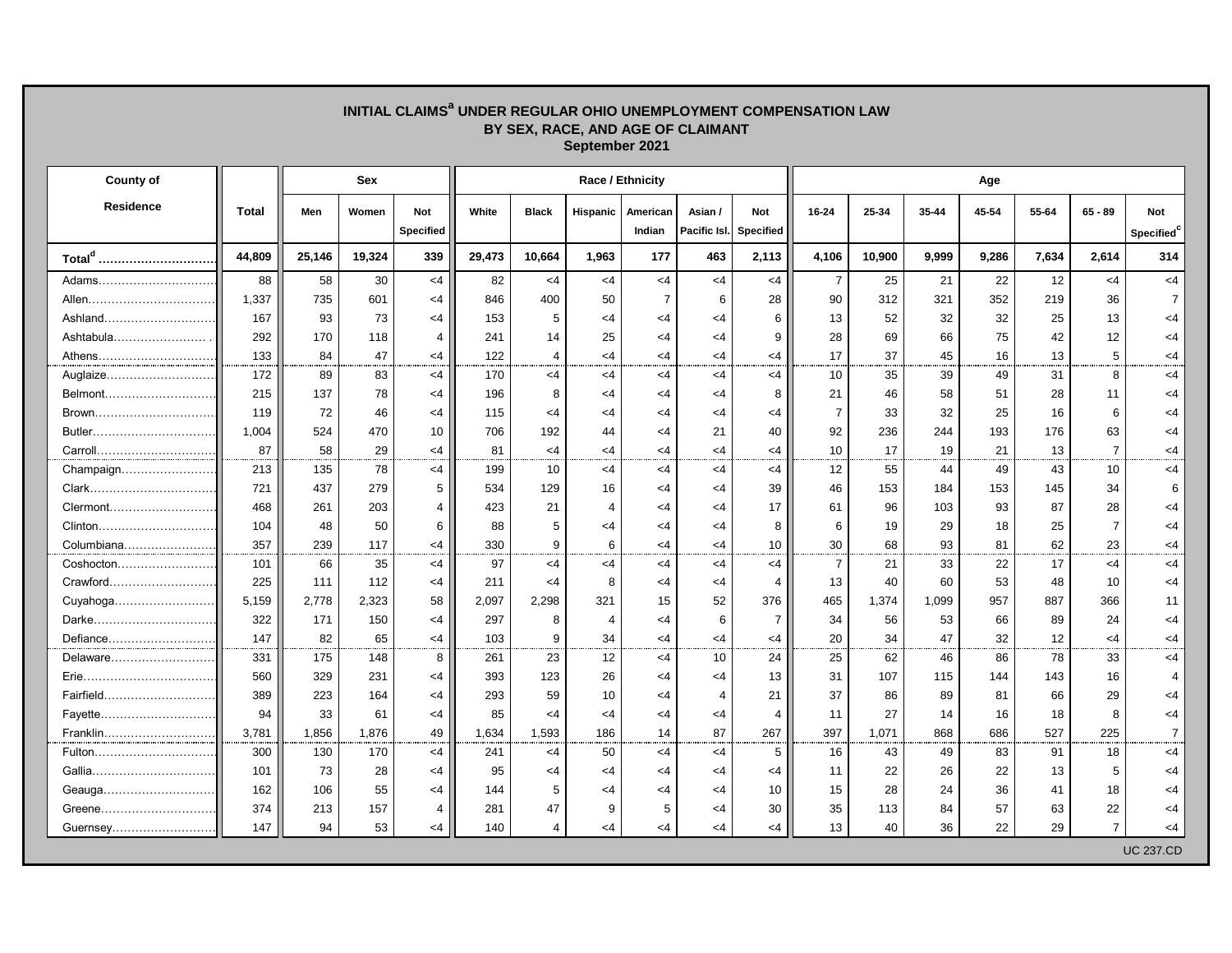## **INITIAL CLAIMS<sup>a</sup> UNDER REGULAR OHIO UNEMPLOYMENT COMPENSATION LAW BY SEX, RACE, AND AGE OF CLAIMANT September 2021**

| <b>County of</b> |              | <b>Sex</b> |       |                  | Race / Ethnicity |                |                |                |              |                  |                | Age   |                |       |                |                |                        |  |  |
|------------------|--------------|------------|-------|------------------|------------------|----------------|----------------|----------------|--------------|------------------|----------------|-------|----------------|-------|----------------|----------------|------------------------|--|--|
| <b>Residence</b> | <b>Total</b> | Men        | Women | Not              | White            | <b>Black</b>   | Hispanic       | American       | Asian /      | Not              | 16-24          | 25-34 | 35-44          | 45-54 | 55-64          | $65 - 89$      | <b>Not</b>             |  |  |
|                  |              |            |       | <b>Specified</b> |                  |                |                | Indian         | Pacific Isl. | <b>Specified</b> |                |       |                |       |                |                | Specified <sup>c</sup> |  |  |
| Hamilton         | 2,421        | 1,244      | 1,165 | 12               | 1,031            | 1,193          | 56             | 10             | 35           | 96               | 232            | 646   | 562            | 439   | 382            | 158            | $<$ 4                  |  |  |
| Hancock          | 321          | 177        | 143   | $<$ 4            | 248              | 23             | 33             | $<$ 4          | 5            | 11               | 26             | 82    | 62             | 83    | 53             | 14             | <4                     |  |  |
| Hardin           | 173          | 96         | 77    | $<$ 4            | 164              | $\overline{4}$ | <4             | $<$ 4          | $<$ 4        | $<$ 4            | 10             | 36    | 41             | 41    | 37             | 8              | <4                     |  |  |
| Harrison         | 58           | 35         | 23    | $<$ 4            | 55               | <4             | <4             | $<$ 4          | $<$ 4        | <4               | 5              | 16    | 16             | 11    | 8              | $<$ 4          | <4                     |  |  |
| Henry            | 163          | 79         | 83    | $<$ 4            | 136              | $\overline{4}$ | 16             | $<$ 4          | $<$ 4        | 4                | 19             | 27    | 40             | 46    | 26             | 5              | <4                     |  |  |
| Highland         | 157          | 89         | 68    | <4               | 145              | 5              | $<$ 4          | $<$ 4          | $<$ 4        | 4                | 10             | 41    | 51             | 28    | 20             | $\overline{7}$ | <4                     |  |  |
| Hocking          | 90           | 63         | 26    | $<$ 4            | 81               | <4             | $<$ 4          | $<$ 4          | $<$ 4        | 5                | 10             | 21    | 17             | 20    | 21             | $<$ 4          | <4                     |  |  |
| Holmes           | 27           | 13         | 14    | $<$ 4            | 27               | <4             | <4             | $<$ 4          | $<$ 4        | $<$ 4            | 5              | 5     | $\overline{7}$ | $<$ 4 | 6              | $<$ 4          | <4                     |  |  |
|                  | 301          | 172        | 127   | $<$ 4            | 263              | 6              | 23             | $<$ 4          | $<$ 4        | 9                | 23             | 57    | 76             | 89    | 44             | 12             | <4                     |  |  |
| Jackson          | 149          | 112        | 37    | $<$ 4            | 144              | $<$ 4          | <4             | $<$ 4          | $<$ 4        | <4               | 24             | 40    | 34             | 30    | 17             | $\overline{4}$ | <4                     |  |  |
| Jefferson        | 262          | 182        | 78    | $<$ 4            | 233              | 18             | $<$ 4          | $<$ 4          | $<$ 4        | 8                | 39             | 57    | 68             | 49    | 35             | 14             | $<$ 4                  |  |  |
| Knox             | 321          | 175        | 144   | $<$ 4            | 293              | 6              | 8              | $<$ 4          | 6            | 6                | 23             | 60    | 61             | 82    | 82             | 13             | <4                     |  |  |
| Lake             | 636          | 352        | 276   | 8                | 505              | 59             | 26             | $<$ 4          | $<$ 4        | 42               | 44             | 140   | 118            | 133   | 130            | 70             | <4                     |  |  |
| Lawrence         | 150          | 87         | 61    | $<$ 4            | 139              | $\overline{4}$ | $<$ 4          | $<$ 4          | $<$ 4        | $<$ 4            | 25             | 40    | 24             | 33    | 19             | 9              | <4                     |  |  |
| Licking          | 370          | 170        | 196   | $\overline{4}$   | 314              | 38             | $\overline{4}$ | $<$ 4          | $<$ 4        | 11               | 34             | 108   | 88             | 69    | 52             | 19             | <4                     |  |  |
| Logan            | 170          | 86         | 83    | $<$ 4            | 151              | 8              | $<$ 4          | $<$ 4          | $<$ 4        | 5                | 16             | 40    | 37             | 44    | 28             | 5              | $<$ 4                  |  |  |
| Lorain           | 1,401        | 839        | 558   | $\overline{4}$   | 966              | 141            | 226            | $\overline{4}$ | 9            | 55               | 106            | 313   | 306            | 346   | 262            | 66             | <4                     |  |  |
| Lucas            | 2,110        | 1,215      | 877   | 18               | 1,106            | 709            | 171            | $\overline{7}$ | 8            | 109              | 195            | 516   | 498            | 470   | 315            | 110            | 6                      |  |  |
| Madison          | 79           | 41         | 38    | $<$ 4            | 70               | $\overline{4}$ | $<$ 4          | $<$ 4          | $<$ 4        | $<$ 4            | 10             | 13    | 20             | 20    | 13             | $<$ 4          | <4                     |  |  |
| Mahoning         | 761          | 459        | 295   | $\overline{7}$   | 520              | 153            | 59             | $<$ 4          | $<$ 4        | 24               | 74             | 185   | 185            | 152   | 118            | 46             | <4                     |  |  |
| Marion           | 216          | 109        | 106   | $<$ 4            | 191              | 15             | 5              | $<$ 4          | $<$ 4        | 5                | 17             | 68    | 65             | 30    | 26             | 10             | $<$ 4                  |  |  |
| Medina           | 503          | 330        | 169   | 4                | 464              | 11             | $\overline{7}$ | $\leq 4$       | $<$ 4        | 17               | 37             | 79    | 111            | 116   | 124            | 35             | <4                     |  |  |
|                  | 89           | 67         | 22    | $<$ 4            | 86               | $\leq 4$       | <4             | $<$ 4          | $<$ 4        | $<$ 4            | 8              | 16    | 23             | 25    | 14             | <4             | <4                     |  |  |
| Mercer           | 95           | 51         | 43    | $\leq 4$         | 86               | $<$ 4          | $<$ 4          | $<$ 4          | $<$ 4        | $<$ 4            | 8              | 21    | 17             | 21    | 22             | 6              | <4                     |  |  |
| Miami            | 284          | 146        | 134   | 4                | 244              | 18             | $<$ 4          | $<$ 4          | <4           | 14               | 30             | 61    | 53             | 59    | 67             | 12             | <4                     |  |  |
| Monroe           | 57           | 41         | 16    | $<$ 4            | 55               | $<$ 4          | $<$ 4          | $<$ 4          | $<$ 4        | $\lt$ 4          | 6              | 13    | 13             | 9     | 13             | $<$ 4          | $\leq 4$               |  |  |
| Montgomery       | 1,961        | 1,015      | 924   | 22               | 1,053            | 716            | 40             | 9              | 20           | 123              | 189            | 478   | 469            | 385   | 315            | 123            | <4                     |  |  |
| Morgan           | 90           | 69         | 21    | $<$ 4            | 83               | $\overline{4}$ | $<$ 4          | $<$ 4          | $<$ 4        | $<$ 4            | 8              | 27    | 16             | 23    | 15             | $<$ 4          | <4                     |  |  |
| Morrow           | 117          | 66         | 51    | $<$ 4            | 109              | $\leq 4$       | <4             | $<$ 4          | $<$ 4        | 4                | 4              | 28    | 25             | 28    | 31             | $<$ 4          | <4                     |  |  |
| Muskingum        | 268          | 145        | 123   | $<$ 4            | 234              | 20             | $\overline{7}$ | $<$ 4          | $<$ 4        | $<$ 4            | 36             | 70    | 61             | 55    | 35             | 11             | <4                     |  |  |
| Noble            | 43           | 33         | 10    | $<$ 4            | 42               | $<$ 4          | <4             | $<$ 4          | $<$ 4        | <4               | $\overline{4}$ | 13    | 11             | 6     | $\overline{7}$ | <4             | $<$ 4                  |  |  |
|                  |              |            |       |                  |                  |                |                |                |              |                  |                |       |                |       |                |                | <b>UC 237.CD</b>       |  |  |

**2.**